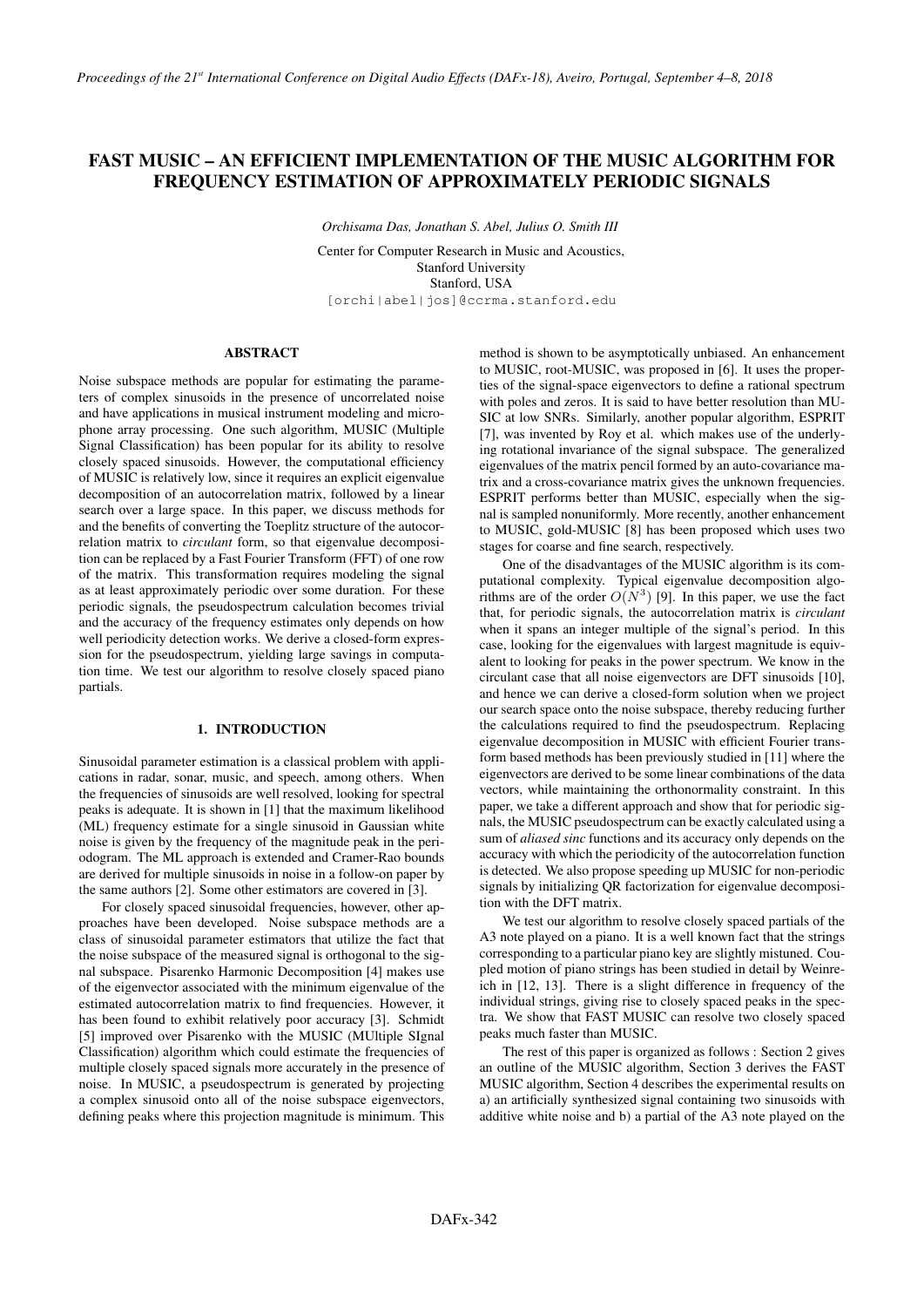piano which contains beating frequencies. We conclude the paper in Section 5 and delineate the scope for future work. Estimation of real-valued sine wave frequencies with MUSIC has been studied in [14]. For all derivations in this paper, we work with real signals, because we are interested in audio applications. This saves some time in computing the pseudospectrum since we know it will be symmetric. Our derivations can be easily extended to complex signals.

#### 2. MUSIC

# 2.1. Model

We wish to estimate the parameters of a signal composed of additive sinusoids from noisy observations. Let  $y(n)$  be the noisy signal, composed of a deterministic part,  $x(n)$ , made of  $r$  real sinusoids and random noise,  $w(n)$ . We assume that  $w(n) \sim N(0, \sigma^2)$ , and that  $w(n)$  and  $x(n)$  are uncorrelated. The sinusoidal phases  $\phi_i$ 's are assumed to be i.i.d. and uniformly distributed  $\phi_i \sim U(-\pi, \phi_i)$  $\pi$ ).

$$
y(n) = \sum_{i=1}^{r} A_i \cos(\omega_i n + \phi_i) + w(n)
$$
  

$$
y(n) = s(n) + w(n)
$$

In vector notation, the signal  $y \in \mathbb{R}^M$  can be characterized by the  $M \times M$  autocorrelation matrix  $K_y = \mathbb{E}(\mathbf{y}\mathbf{y}^T)$ . For a zero-mean signal, the autocorrelation matrix coincides with the covariance matrix. Since this matrix is Toeplitz and symmetric positive-definite, its eigenvalues are real and nonnegative (and positive when  $\sigma > 0$ ). We can perform an eigenvalue decomposition on this matrix to get a diagonal matrix  $\Lambda$  consisting of the eigenvalues, and an eigenvector matrix *Q*. The 2*r* eigenvectors corresponding to the 2*r* largest eigenvalues, *Qs*, contain signal plus noise information, whereas the remaining  $M-2r$  eigenvectors,  $Q_w$ , only represent the noise subspace. Thus, we have the following relationships:

$$
K_y = K_s + K_w = K_s + \sigma^2 I
$$
  
\n
$$
K_y = Q \Lambda Q^H
$$
  
\n
$$
K_y = [Q_s \quad Q_w] \begin{bmatrix} \Lambda' & 0 \\ 0 & \sigma^2 I_{M-2r} \end{bmatrix} \begin{bmatrix} Q_s^H \\ Q_w^H \end{bmatrix}
$$
\n(1)

#### 2.2. Pseudospectrum Estimation

Let a vector of M harmonic frequencies be denoted as  $b(\omega)$  =  $[1, e^{j\omega}, e^{2j\omega} \cdots e^{(M-1)j\omega}]^T$ . We project this vector onto  $Q_w$ , i.e., the subspace occupied by the noise (where there is no signal component). MUSIC defines the following pseudospectrum as a function of a set of  $\omega$ 's:

$$
P(\omega) = \frac{1}{\mathbf{b}(\omega)^H Q_w Q_w^H \mathbf{b}(\omega)}
$$
  

$$
P(\omega) = \frac{1}{||Q_w^H \mathbf{b}(\omega)||^2}
$$
 (2)

For a particular value of  $\omega$  that is actually present in the signal, the sum of projections of b onto the eigenvectors spanning the noise subspace will be zero. This is because the subspace occupied by the signal is orthogonal to that occupied by noise since they are uncorrelated. Thus, we see that  $P(\omega)$  will take on a very high

value in such cases (theoretically infinite). In conclusion, we can find peaks in the function  $P(\omega)$  and those will correspond to our estimated frequencies. Since the search space can consist of any number of densely packed frequencies, very closely spaced peaks can show up in the pseudospectrum. However, as the search-space grows, so does computational complexity.

### 3. FAST MUSIC

# 3.1. Deriving the autocorrelation matrix

In vector form,  $y \in \mathbb{R}^M$  can be written as:

$$
\mathbf{y} = S\mathbf{a} + \mathbf{w}
$$
  

$$
\mathbf{w} \sim N(0, \sigma^2 I)
$$
 (3)

3  $\overline{1}$  $\mathbf{I}$  $\mathbf{I}$  $\overline{1}$ 

$$
\begin{bmatrix} y(n) \\ y(n-1) \\ \vdots \\ y(n-M+1) \end{bmatrix} = \begin{bmatrix} 1 & 0 & \cdots \\ \cos(\omega_1) & \sin(\omega_1) & \cdots \\ \vdots & \vdots & \ddots \\ \cos[(M-1)\omega_1] & \sin[(M-1)\omega_1] & \cdots \\ \vdots & \vdots & \ddots \\ A_1 \sin(\omega_1 n + \phi_2) \\ \vdots \\ A_r \sin(\omega_r n + \phi_r) \end{bmatrix} + \begin{bmatrix} w(n) \\ w(n-1) \\ \vdots \\ w(n-M+1) \\ \vdots \\ w(n-M+1) \end{bmatrix}
$$
 (4)

Since y is zero-mean, its covariance matrix is

$$
K_y = \mathbb{E}(\mathbf{y}\mathbf{y}^T) = SK_a S^T + \sigma^2 I.
$$
 (5)

We now want to get  $K_y$  in terms of  $K_a$ . We have assumed  $\phi_i \sim$  $U(-\pi, \pi)$  (uniformly identically distributed random phase). We observe that every term of  $K_a$  is of the form  $K_a(i, j) = \mathbb{E}[A_i \cos(\omega_i)]$  $n + \phi_i$ )  $A_i \cos(\omega_i n + \phi_i)$ , or  $\mathbb{E}[A_i \sin(\omega_i n + \phi_i) A_i \sin(\omega_i n + \phi_i)]$  $\phi_j$ )], or  $\mathbb{E}[A_i \sin(\omega_i n + \phi_i) A_j \cos(\omega_j n + \phi_j)]$ , or  $\mathbb{E}[A_i \cos(\omega_i n + \phi_j) A_j \cos(\omega_j n + \phi_j)]$  $\phi_i$ ) $A_j$  sin $(\omega_j n + \phi_j)$ . All of these terms are zero, except the first two when  $i = j$ , i.e.  $\mathbb{E}[A_i^2 \cos(\omega_i n + \phi_i)^2] = \mathbb{E}[A_i^2 \sin(\omega_i n +$  $\left[\phi_i\right)^2$  =  $\frac{A_i^2}{2}$ , which makes it a diagonal matrix:

$$
K_a = \begin{bmatrix} \frac{A_1^2}{2} & 0 & \cdots & 0 & 0\\ 0 & \frac{A_1^2}{2} & \cdots & 0 & 0\\ \vdots & \vdots & \cdots & \vdots & \vdots\\ 0 & 0 & \cdots & 0 & \frac{A_r^2}{2} \end{bmatrix}
$$
 (6)

The autocorrelation matrix of the observed signal is given in (7). This is an  $M \times M$  real, symmetric Toeplitz matrix.

### 3.2. For periodic signals

Under conditions to be specified, it is possible to replace the eigenvalue decomposition required in MUSIC by a Fast Fourier Transform (FFT). In this subsection, we derive the order of the autocorrelation matrix for which it is circulant instead of only Toeplitz. We also derive a closed-form expression for finding the pseudospectrum.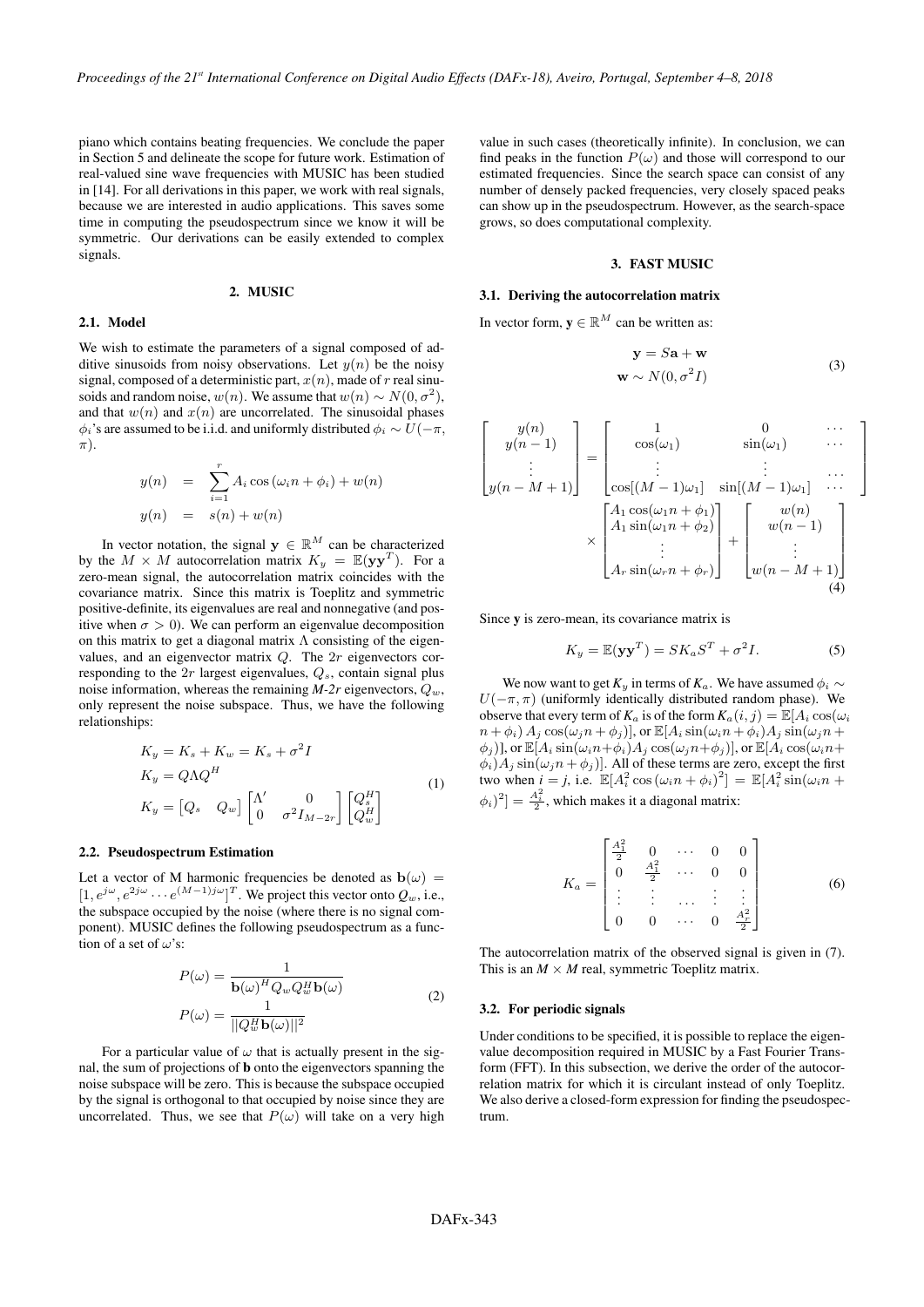$$
SK_a S^T + \sigma^2 I = \begin{bmatrix} \sum_i \frac{A_i^2}{2} + \sigma^2 & \sum_i \frac{A_i^2}{2} \cos \omega_i & \sum_i \frac{A_i^2}{2} \cos 2\omega_i & \cdots & \sum_i \frac{A_i^2}{2} \cos (M-1)\omega_i \\ \sum_i \frac{A_i^2}{2} \cos \omega_i & \sum_i \frac{A_i^2}{2} + \sigma^2 & \sum_i \frac{A_i^2}{2} \cos \omega_i & \cdots & \sum_i \frac{A_i^2}{2} \cos (M-2)\omega_i \\ \vdots & \vdots & \ddots & \vdots \\ \sum_i \frac{A_i^2}{2} \cos (M-1)\omega_i & \sum_i \frac{A_i^2}{2} \cos (M-2)\omega_i & \cdots & \sum_i \frac{A_i^2}{2} + \sigma^2 \end{bmatrix} \tag{7}
$$

#### *3.2.1. Circulancy of the autocorrelation matrix*

We have seen that the autocorrelation matrix  $K<sub>y</sub>$  is symmetric Toeplitz. However it is to be noted that for  $k = 1, 2, \dots$ , if M is an integer such that  $M = 2\pi n/\omega_i, n \in \mathbb{Z}^+$ , then

$$
\sum_{i=1}^{r} \frac{A_i^2}{2} \cos \left(M - k\right) \omega_i = \sum_{i=1}^{r} \frac{A_i^2}{2} \cos k \omega_i \tag{8}
$$

If we choose M carefully, then the autocorrelation matrix may be written as :

$$
\begin{bmatrix}\n\sum_{i} \frac{A_{i}^{2}}{2} + \sigma^{2} & \sum_{i} \frac{A_{i}^{2}}{2} \cos \omega_{i} & \cdots & \sum_{i} \frac{A_{i}^{2}}{2} \cos \omega_{i} \\
\sum_{i} \frac{A_{i}^{2}}{2} \cos \omega_{i} & \sum_{i} \frac{A_{i}^{2}}{2} + \sigma^{2} & \cdots & \sum_{i} \frac{A_{i}^{2}}{2} \cos 2\omega_{i} \\
\sum_{i} \frac{A_{i}^{2}}{2} \cos 2\omega_{i} & \sum_{i} \frac{A_{i}^{2}}{2} \cos \omega_{i} & \vdots & \sum_{i} \frac{A_{i}^{2}}{2} \cos 3\omega_{i} \\
\vdots & \vdots & \ddots & \vdots \\
\sum_{i} \frac{A_{i}^{2}}{2} \cos \omega_{i} & \sum_{i} \frac{A_{i}^{2}}{2} \cos 2\omega_{i} & \cdots & \sum_{i} \frac{A_{i}^{2}}{2} + \sigma^{2}\n\end{bmatrix}
$$
\n(9)

This matrix is circulant! Hence, its eigenvectors are given by the DFT sinusoids and its eigenvalues are the DFT coefficients of the first row [10]. The eigenvalues can be computed using an FFT algorithm when *M* is a power of 2 or highly composite. The relationship between eigenvalues of Toeplitz matrices and those of asymptotically equivalent circulant matrices have been studied in  $[15]$ .

For example, if the signal consists of 3 sinusoids with frequencies  $\frac{\pi}{2}$ ,  $\frac{\pi}{4}$  and  $\frac{\pi}{5}$  then the minimum order of *M* which will make the autocorrelation matrix circulant is given by  $2 \times LCM(2, 4, 5) =$ 40. However, if any of the denominators is irrational, then the LCM does not exist, and hence no value of *M* will make the autocorrelation matrix circulant. Of course, in reality we do not know the frequencies and cannot determine *M* this way. However, we can instead detect when the autocorrelation corresponds to a signal that is periodic. If we can find the periodicity of the estimated autocorrelation function and set *M* to be that period, then the resulting autocorrelation matrix will be circulant. Since no signal is truly precisely periodic, this procedure can be viewed as introducing an approximation based on assuming the signal is periodic. Such a periodic/harmonic approximation is common when the underlying signal source is known to be a quasi periodic oscillator such in voiced speech, bowed strings, woodwinds, flutes, brasses, organs, and so on.

In this paper, we use the Average Magnitude Difference Function [16] to detect the period. We find all local minima in the AMDF and pick the period as the lowest minimum index which is smaller than its adjacent neighbors. We set *M* to be an integer multiple of the detected period. This gives us more data points for the FFT, thus increasing accuracy. It also comes at a higher cost, but the FFT is still orders of magnitude faster than eigenvalue decomposition, hence the trade-off is justified.

### *3.2.2. Searching over a large range of frequencies*

Suppose we want to calculate the pseudospectrum for  $N \geq M$ distinct frequencies  $\omega_k = 2\pi \frac{k}{N}$  for  $k = -\frac{N}{2}, \ldots, \frac{N}{2} - 1$  covering the range  $[-\pi, \pi)$ , i.e, the search space has *N* points. Each search space vector is

$$
\mathbf{b}(k) = [1, e^{\frac{2\pi jk}{N}}, e^{\frac{4\pi jk}{N}}, \dots, e^{\frac{2\pi (M-1)jk}{N}}]^T.
$$
 (10)

The noise subspace consists of  $M-2r$  vectors. Instead of projecting on to the noise subspace,  $Q_w$ , we can make the computation easier by using the signal subspace, *Q<sup>s</sup>* instead, which only has 2*r* vectors. This is because the noise subspace and the signal subspace are orthogonal complements and hence the following holds

$$
Q_s Q_s^H + Q_w Q_w^H = I \tag{11}
$$

The projection onto the noise subspace can be simplified as

$$
||Q_w^H \mathbf{b}||^2 = \mathbf{b}^H Q_w Q_w^H \mathbf{b}
$$
  
=  $\mathbf{b}^H (I - Q_s Q_s^H) \mathbf{b}$   
=  $\mathbf{b}^H \mathbf{b} - \mathbf{b}^H Q_s Q_s^H \mathbf{b}$  (12)  
=  $||\mathbf{b}||^2 - ||Q_s^H \mathbf{b}||^2$ 

Since  $\mathbf{b}(k)$  is a vector of length *M* consisting of complex exponentials of unit magnitude,  $||\mathbf{b}(\vec{k})||^2 = M$ . The matrix  $Q_s \in \mathbb{C}^{M \times 2r}$ is composed of columns of signal eigenvectors, such that each column is denoted as

$$
\mathbf{q}_s = \frac{1}{\sqrt{M}} [1, e^{\frac{2\pi j m_i}{M}}, e^{\frac{4\pi j m_i}{M}}, \cdots, e^{\frac{2\pi (M-1) j m_i}{M}}]^T
$$
(13)

where  $m_i$  are the complex frequencies associated with the signal eigenvectors [10], i.e, the indices of the top 2*r* FFT magnitudes. The projection of  $\mathbf{b}(k)$  onto the signal subspace can be written as :

$$
Q_s^H \mathbf{b}(k) = \frac{1}{\sqrt{M}} \begin{bmatrix} \sum_{p=0}^{M-1} \exp[2\pi j p\left(\frac{k}{N} - \frac{m_1}{M}\right)] \\ \vdots \\ \sum_{p=0}^{M-1} \exp[2\pi j p\left(\frac{k}{N} - \frac{m_{2r}}{M}\right)] \end{bmatrix}
$$

$$
= \frac{1}{\sqrt{M}} \begin{bmatrix} e^{-\pi j\left(\frac{k}{N} - \frac{m_1}{M}\right)(M-1)} \frac{\sin[\pi\left(\frac{k}{N} - \frac{m_1}{M}\right)M]}{\sin[\pi\left(\frac{k}{N} - \frac{m_1}{M}\right)]} \\ \vdots \\ e^{-\pi j\left(\frac{k}{N} - \frac{m_{2r}}{M}\right)(M-1)} \frac{\sin[\pi\left(\frac{k}{N} - \frac{m_{2r}}{M}\right)M]}{\sin[\pi\left(\frac{k}{N} - \frac{m_{2r}}{M}\right)]} \end{bmatrix}
$$
(14)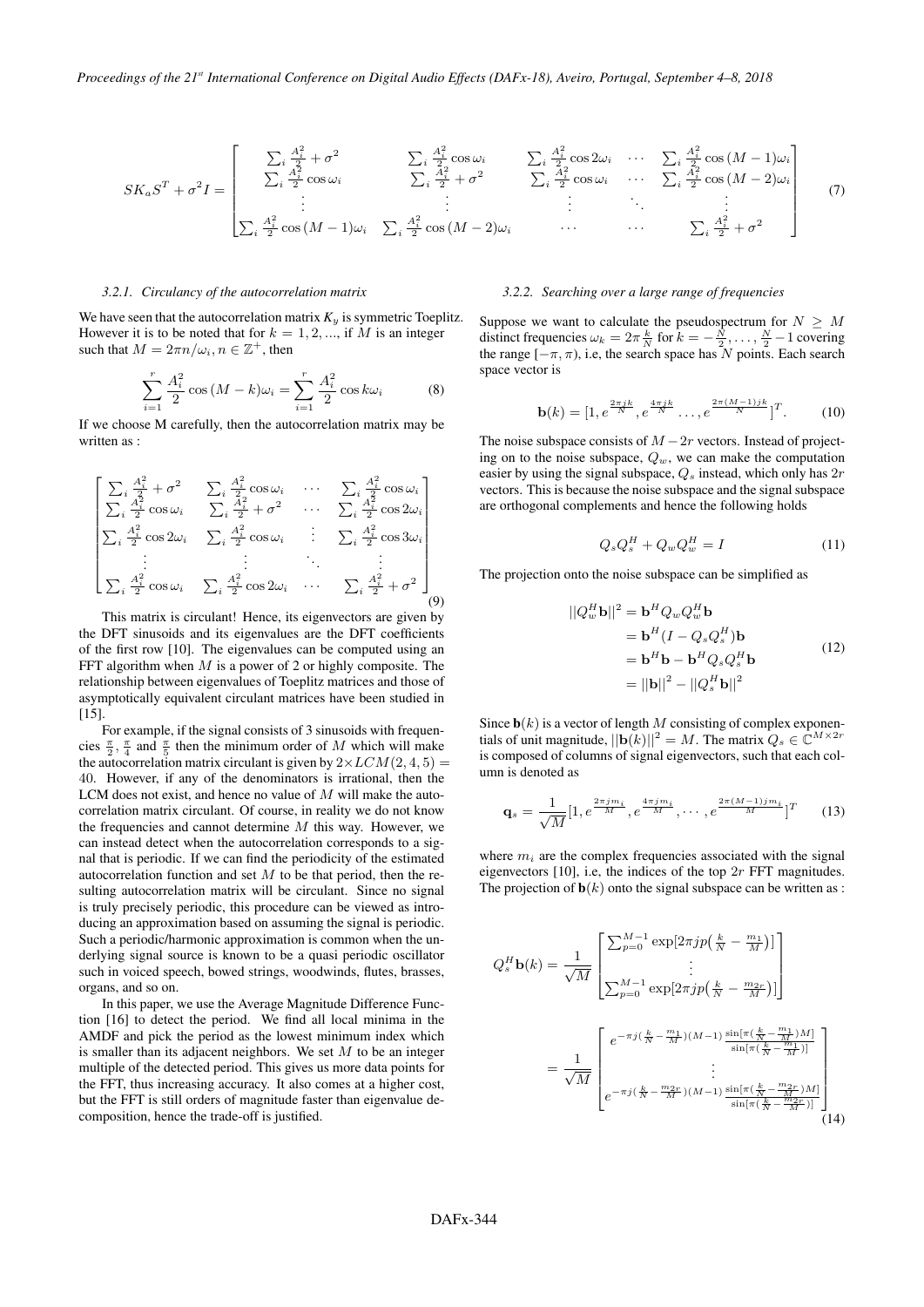The pseudospectrum can be approximated as:

$$
P(k) = \frac{1}{||\mathbf{b}(k)||^2 - ||Q_s^H \mathbf{b}(k)||^2}
$$
  
= 
$$
\frac{1}{M - \frac{1}{M} \sum_{i=1}^{2r} \left[\frac{\sin[\pi(\frac{k}{N} - \frac{m_i}{M})M]}{\sin[\pi(\frac{k}{N} - \frac{m_i}{M})]}\right]^2}
$$
(15)  
= 
$$
\frac{1}{M - \sum_{i=1}^{2r} \left[ a \sin c_M (\frac{k}{N} - \frac{m_i}{M}) \right]^2}
$$

where *asinc* stands for the *aliased sinc* function<sup>1</sup>. The pseudospectrum is independent of the data and only depends on the calculated period, *M*. At signal frequencies, when  $\frac{k}{N} = \frac{m_i}{M}$ , one *aliased sinc* term in the summation dominates and we can evaluate it using L'Hospital's rule.

$$
\lim_{x \to 0} \operatorname{asinc}_M(x) = M \tag{16}
$$

Therefore, at signal frequencies, the pseudospectrum is theoretically infinite.

$$
P(k) \approx \infty \quad if \quad \frac{k}{N} = \frac{m_i}{M} \tag{17}
$$

For the special case of periodic signals, MUSIC is essentially equivalent to looking for the top 2*r* peaks in the power spectrum and using the positions of those peaks to form the signal space.

# *3.2.3. Algorithm Summary*

- 1. Estimate the autocorrelation function (ACF) of the given signal.
- 2. Find the periodicity *M* of the ACF and take the FFT of its first *M* samples. This is equivalent to computing the power spectrum.
- 3. Sort the FFT magnitudes in descending order. The indices corresponding to the largest 2*r* magnitudes are the signal eigenvector frequencies.
- 4. Form search space vectors according to (10) with  $k = -\frac{N}{2}$ ,  $\ldots, \frac{N}{2}-1.$
- 5. Calculate the pseudospectrum according to (15) and find 2*r* peaks in it.
- 6. Do parabolic interpolation on the peaks to get more accurate frequency estimates [17].

#### 3.3. For non-periodic signals

Most signals in practical applications are non-periodic. In that case, these derivations do not hold exactly. However, we can still speed up the eigenvalue decomposition process. From (1), we can write the diagonal eigenvalue matrix as

$$
\Lambda = Q^H K_y Q \tag{18}
$$

The eigenvectors *Q* are usually estimated with QR factorization [9]. We can use the DFT matrix *W* as an initial value for QR factorization, which will ensure its convergence in fewer steps.

$$
\Lambda + \epsilon = W^H K_y W \tag{19}
$$

For exactly periodic signals  $\epsilon$  is a null matrix. For approximately periodic signals,  $\epsilon$  is a non-diagonal matrix with small entries. We can see that within some iterations *W* will converge to *Q*. The speed of convergence will depend on how close to being periodic the signal is.

# 4. EXPERIMENTS AND RESULTS

#### 4.1. Synthesized signal

To compare FAST MUSIC with MUSIC, we tested a signal composed of cosines at frequencies 0.004 Hz and 0.005 Hz at  $f_s = 1$ Hz and added normally distributed noise  $w(n)$  at an SNR of 10dB.

$$
y(n) = \cos(0.01\pi n) + 0.5\cos(0.008\pi n + \phi) + w(n) \quad (20)
$$

To detect periodicity of the autocorrelation function, we need at least two periods of the signal. This signal has a periodicity of  $M = 1000$  samples. Thus, we made the signal 2500 samples long. It is to be noted that the closer the frequencies in the signal, the larger will be its periodicity, and hence we will need more samples of data to accurately determine it.

To measure computation time, we compared various eigenvalue decomposition algorithms with Fast Fourier Transform algorithms for increasing orders of the autocorrelation matrix. The results can be seen in Figure 1. QR factorization is used to find eigenvalues and eigenvectors for MUSIC. QR factorization with Gram Schmidt orthogonalization is slow, symmetric tridiagonal QR with implicit Wilkinson shift is slightly faster whereas reduction to the Hessenberg form is fastest. More details about these algorithms can be found in [9]. The Fourier transform algorithms are orders of magnitude faster, with the DFT dominating at lower orders and self-sorting mixed radix FFT [18] and resampled split radix FFT [19] giving faster speeds at higher orders. It is to be noted that the order of the autocorrelation matrix for which circulancy is achieved is not likely to be a power of 2, and hence we cannot use the well-known radix-2 FFT algorithm. However, we can first resample the data to a power of 2 [20] and then apply a radix-2/split radix FFT algorithm or use a mixed-radix FFT algorithm on any composite order. All of these functions have been implemented in MATLAB. More efficient implementations can be done in C, where the FFT functions should overtake the DFT at much lower orders.

We also conducted 1000 Monte-Carlo simulations on the above example, with uniformly distributed random phase. We plotted the mean-squared errors vs SNR for MUSIC and FAST MUSIC, along with the Cramer-Rao bounds (CRB) as given in [21] in Figure 2. The order of the autocorrelation matrix for MUSIC is set to 200. For FAST MUSIC, the period is calculated for each simulation and found to be 1000 samples. The number of points in the search space is 2000. The poor performance of FAST MUSIC at low SNRs is due to the inaccuracy in periodicity detection. In Figure 2a, FAST MUSIC overtakes the CRB at high SNRs, where periodicity is detected accurately, hence  $MSE = 0$ . At high SNRs, FAST MUSIC also outperforms MUSIC. Increasing the order of the autocorrelation matrix would have improved the accuracy of MUSIC at a cost of high computational time, so we decided to work with a reasonable order of 200, while FAST MUSIC used 2000 samples in the autocorrelation function (an integer multiple of the period). As seen in Figure 2b, both methods have significant bias.

<sup>1</sup>https://ccrma.stanford.edu/~jos/sasp/ Rectangular\_Window.html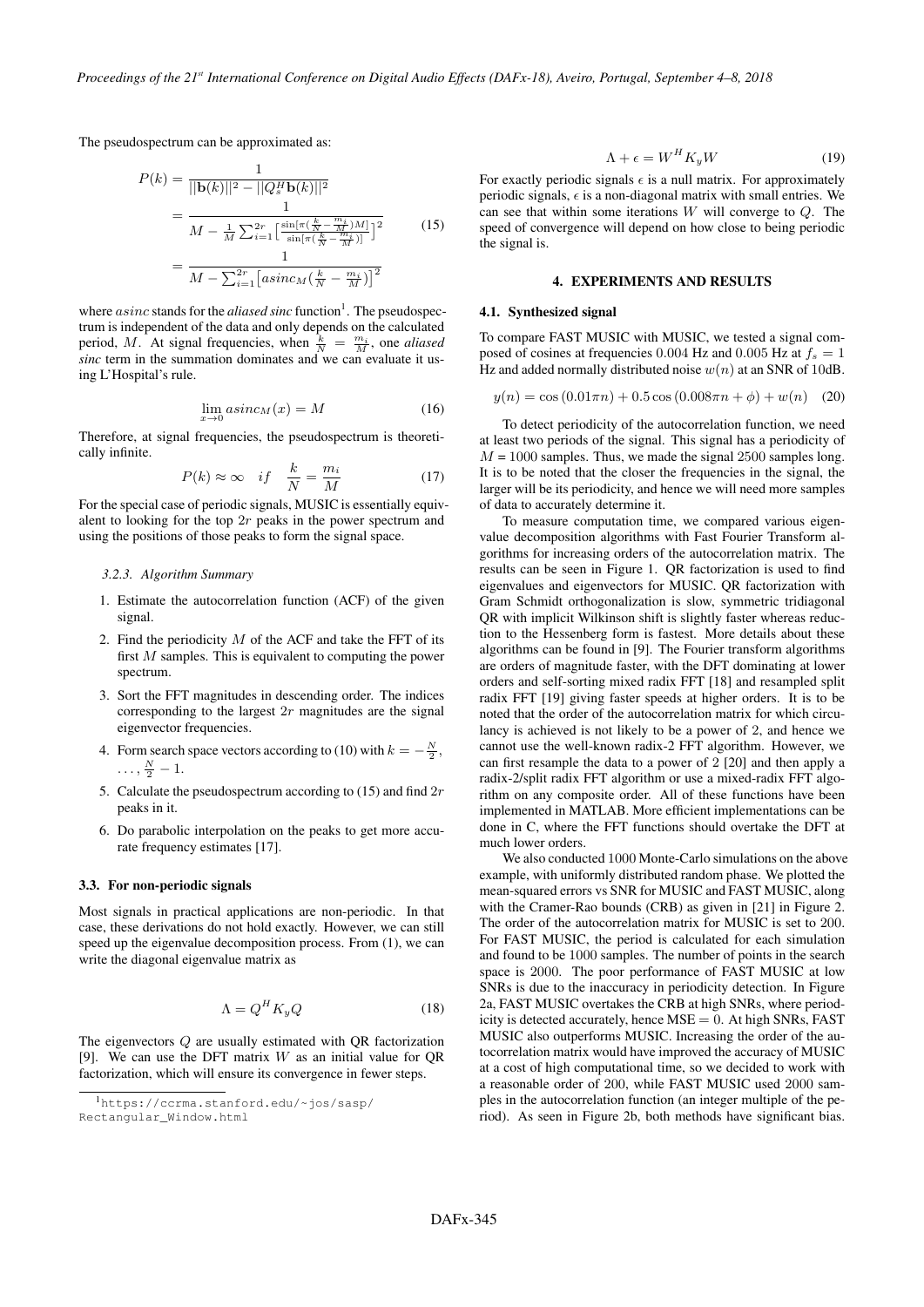

Figure 1: Computation time in log seconds versus matrix order



Figure 3: Spectrogram of piano note

# 4.2. Piano data

Bias can be reduced arbitrarily in FFT based peak finding methods [17] by increasing the amount of zero-padding, as well as by other methods [22]. We expect it to reduce similarly in FAST-MUSIC and MUSIC when the number of points in the search space is increased.



Figure 2: MSE vs SNR plots

We tested our algorithm on the A3 note played on the piano. The spectrogram of the steady state portion of the note is given in Figure 3. We can observe beating in some of the partials. We decided to work with the 11th partial, located close to 2600 Hz, where a beating of roughly 1 Hz is observed. We bandpass-filtered the signal using a 4th-order Butterworth filter with cut-off frequencies at 2400 Hz and 2900 Hz. We ran FFTs with the rectangular window and FAST MUSIC on different data lengths, as shown in Figure 4, where the vertical lines indicate the frequencies detected by FAST MUSIC. One disadvantage of using the rectangular window is high side lobe height as seen in Figure 4, but we compromise side lobe height for the narrowest main lobe width for the sake of best resolution. We see that for window size of  $2^{14}$ , the FFT magnitude does not exhibit two separately discernible peaks at all, whereas FAST MUSIC provides two peak frequencies with some error. This is because we specify the number of sinusoids to be 2 in FAST MUSIC, whereas the FFT has no prior information about the number of peaks expected in the magnitude spectrum. For longer window sizes, both FFT and FAST MUSIC are able to resolve the two peaks with greater accuracy. One potential application is in piano tuning, where FAST MUSIC could be used to quickly resolve closely spaced peaks caused by the coupled motion of the piano strings.

## 5. DISCUSSION AND FUTURE WORK

In this paper, we have proposed a computationally efficient interpretation of the MUSIC algorithm for periodic signals that makes use of the peaks in the power spectrum. The autocorrelation matrix has been derived and approximated by a circulant matrix. This approximation has allowed us to replace computationally intensive eigenvalue decomposition algorithms with an FFT. We have subsequently derived a closed-form expression for searching over a range of frequencies. These modifications have yielded a significant improvement in computational speed. For non-periodic signals, we have proposed initialization of QR factorization with the DFT matrix to speed up eigenvalue decomposition.<sup>2</sup>

<sup>&</sup>lt;sup>2</sup>The code and the simulations can be found at  $https://github.$ com/orchidas/fast\_MUSIC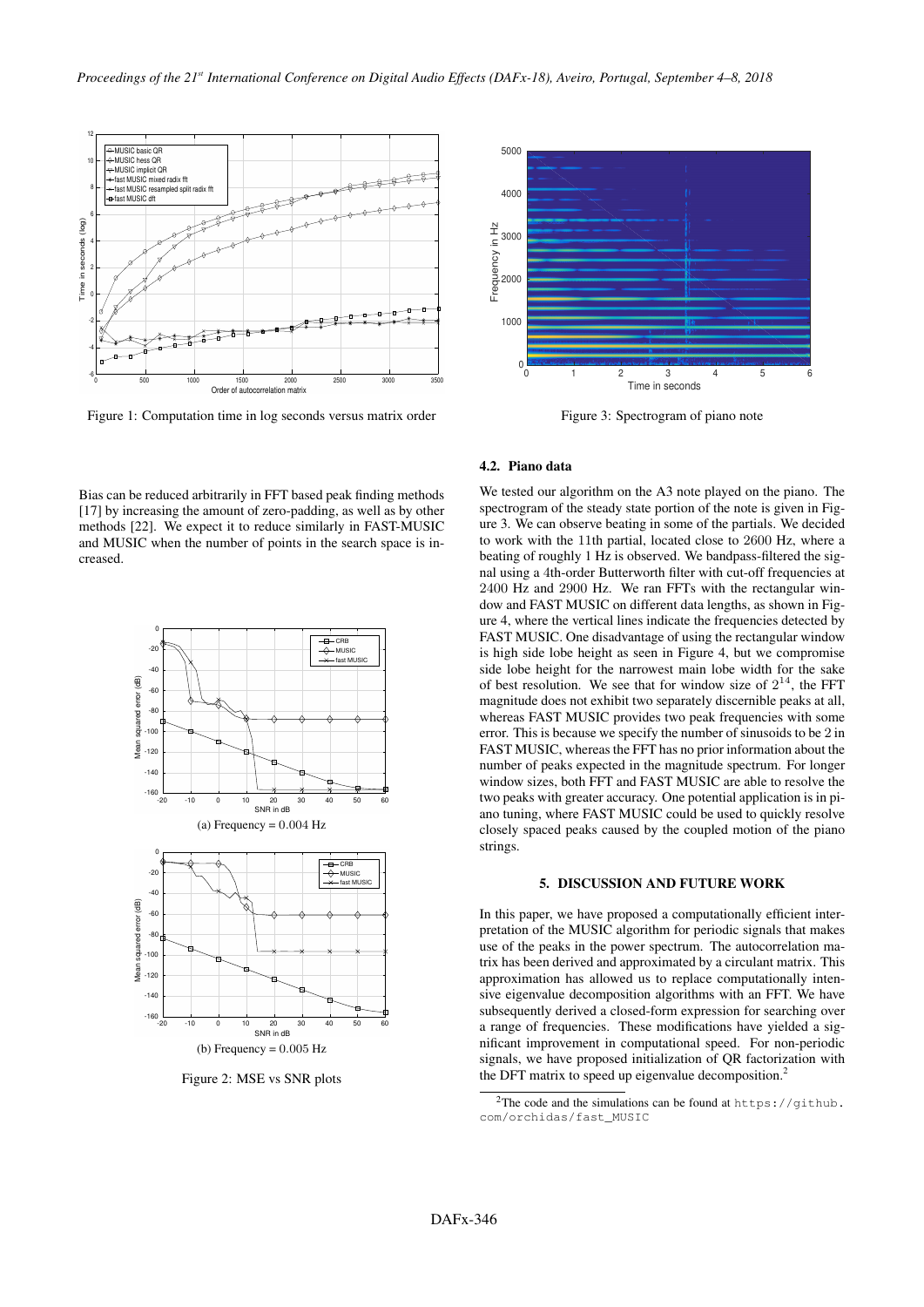

Figure 4: FFT magnitude plots and FAST MUSIC frequency estimates (vertical lines)

A key factor in the accuracy of FAST MUSIC is the precision in periodicity detection. If the period is off by a significant number of samples, the autocorrelation matrix is no longer circulant and FAST MUSIC falls apart. AMDF based periodicity detector is simple but time consuming, not foolproof and often yields wrong results if the number of lags in the autocorrelation function is very

high. Ideally, a better method for periodicity detection should be used.

Another issue is finding the number of sinusoids present in a given signal, when not known a priori. To do so, one can look at the relative magnitude of the eigenvalues (power spectrum peak values in our case). This works well if the signal to noise ratio is